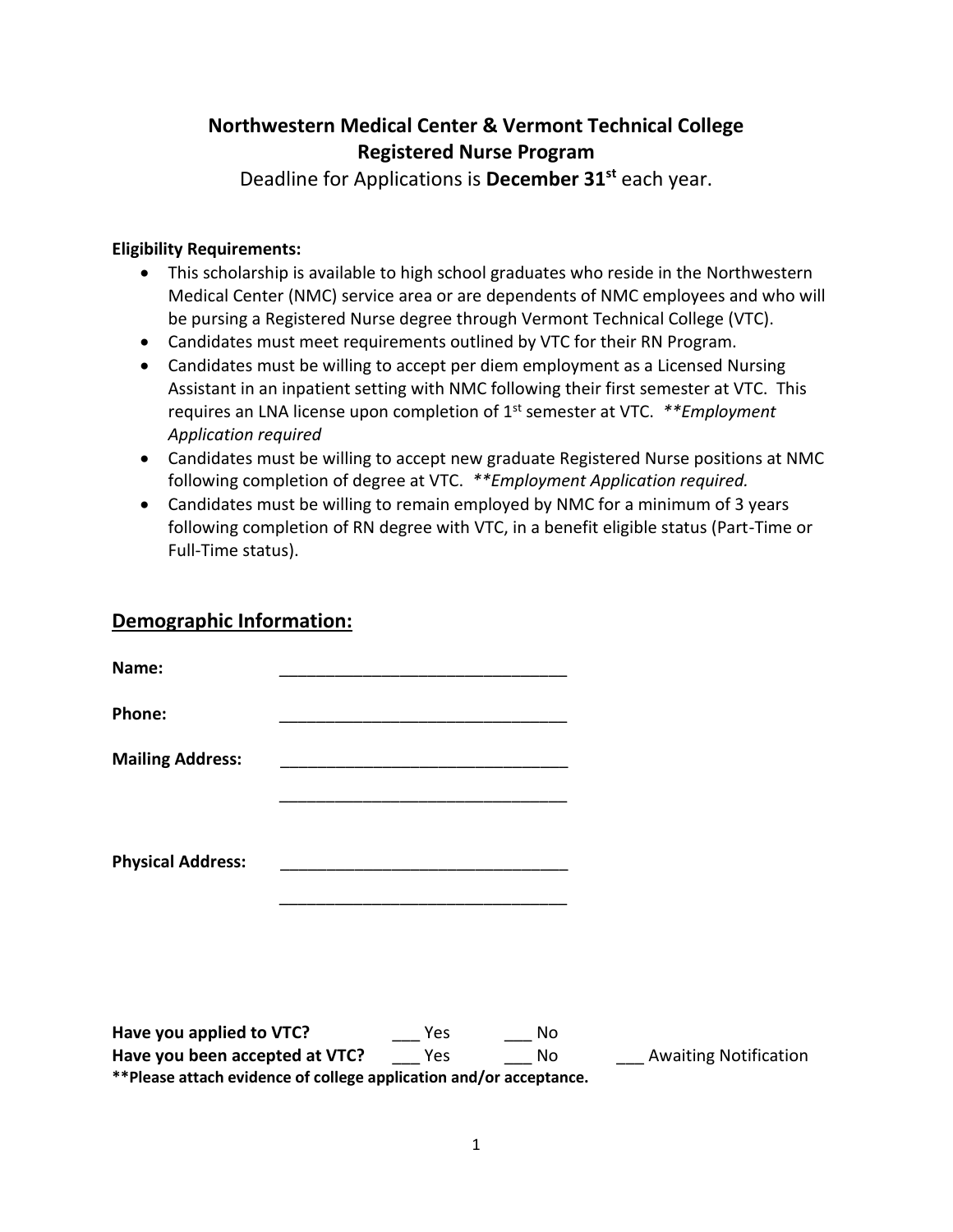Are you a current employee of NMC? \_\_\_ Yes \_\_\_ No If yes, what position/department? <u> 2002 - Jan James James Jan James James James James James James James James James James James James James James Ja</u>

Please attach two professional letters of reference.

Please tell us why you are deserving of this scholarship award. Please remember, this scholarship is not based on financial need. (Please attach separate sheet if more room is needed)